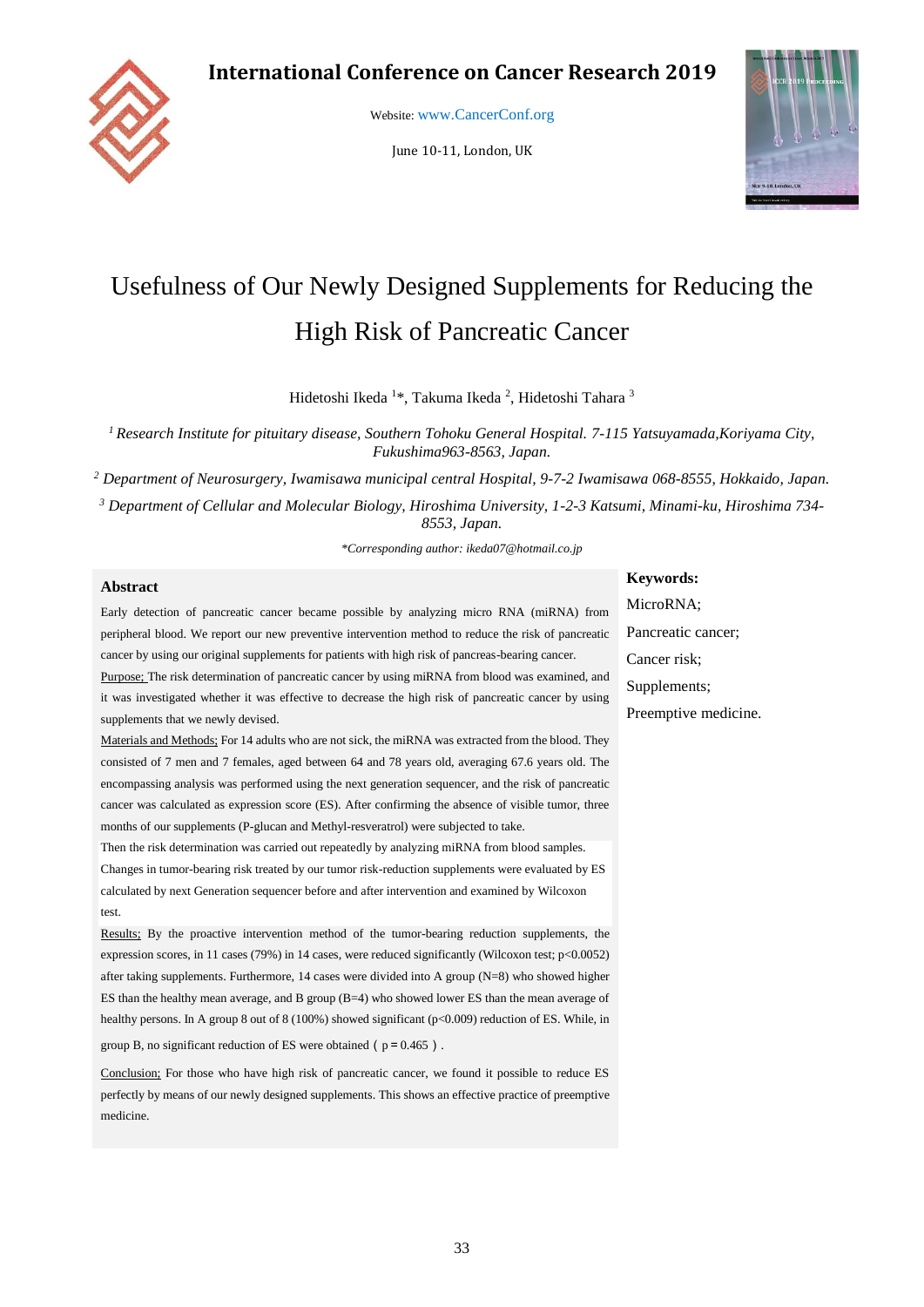# **1. Introduction**

Diagnosis of pancreatic cancer in its early stage is difficult. Since pancreatic cancer usually found in Stage IV, there is no effective therapy for it [1]. The 5-year survival rate among patients with pancreatic cancer is 9%, which is the lowest among all cancers. Therefore, early detection of pancreatic cancer is desirable. Early detection of pancreatic cancer has become possible by analyzing microRNA (miRNA) from the peripheral blood [2]. Analysis of miRNA allows for detection of pancreatic cancer foci as small as 0.1 mm in diameter. The sensitivity of this test is more than 96% [3]. Because of this sensitivity and specificity of the test, the location of the tumor may not be indicated by conventional radiologic modalities such as CT, MRI, and PET-CT. Thus pancreatic cancer is often not found by imaging, it is a problem that the technical innovation of the diagnostic technology using miRNA analysis does not relate to treatment at once.

In order to make effective use of the early diagnosis method of high sensitivity, we found a method for reducing the risk of cancer bearing.

We examined the ability to determine the risk of pancreatic cancer using miRNA from blood. At the same time, we also investigated whether our newly developed supplements can efficiently decrease the risk of pancreatic cancer.

We will report here our new preventive intervention method to reduce the risk of pancreatic cancer using our original supplements for patients with a high risk of pancreatic cancer.

#### **2. Materials and Methods**

The approval to perform this study was obtained from ethical committee of Southern Tohoku General Hospital. Documented informed consent were obtained by each subject.

Blood samples were obtained from 14 healthy adults for miRNA extraction. The patients consisted of seven men and seven women ranging in age from 64 to 78 years (average, 67.6 years).

RNA extraction was performed using standard protocol of commercial miRNeasy 96 Kit (Qiagen, Netherland). Total RNA concentration was evaluated by Nanofrop2000 spectrometer (Thermo Scientific, USA). Quality assessment of total RNA samples was performed using Agilent 2100 Bioanalyzer (Agilent Technologies, USA). Small RNA libraries were prepared using TruSeq Small RNA Sample Preparation (Illumina) according to the manufacture's protocol with 1 ug RNA input per sample followed by RNA 3' adapter ligation, RNA 5' adapter ligation, cDNA synthesis, PCR amplification using unique barcode sequences for each sample and gel size-selection of small RNA library. The yield of sequencing libraries was assessed using the Agilent 2100 Bioanalyzer (Agilent Technologies). Multiplexed libraries were sequenced on Ion GeneStudio S5 next-generation sequencing platform (Thermo Fisher Scientific, Japan), and the risk of pancreatic cancer was calculated as the expression score (ES).

The presence of tumors was evaluated by radiographic images such as CT (160 channels, GE, USA), 3T -MRI (Signa, GE, Japan) and PET-CT (GE, USA). After confirming the absence of visible tumor, the patients took our newly designed supplements orally for 3months. The supplements consisted of beta-glucan (Meshima, 2 g/day) and methyl-resveratrol (pterostilbene; 2 caps/day).

Risk determination was then carried out repeatedly by analyzing miRNA from the patients' blood samples. Changes in the tumor-bearing risk after treatment with our tumor risk-reduction supplements were evaluated by the ES as calculated by next generation sequencing, just before and after the intervention and followed up 8 months after treatment, then the results were examined by the Wilcoxon test.

## **3. Results**

The average ES before and after the intervention was -718 and -965, respectively.

After the proactive intervention of our tumor risk-reduction supplements, the ES significantly declared in 11 (Wilcoxon test, p < 0.0052) of 14 patients (79%) (Fig.1). Furthermore, the 14 patients were divided into Group A (n  $= 8$ ), who shown a higher ES (mean; -564) than the average ES (-900) of healthy persons, and Group B (n = 4), who shown a lower ES (mean; -1007) than the average ES of healthy persons. In Group A, all eight patients (100%) showed a significant reduction of the ES ( $p < 0.009$ ) (Fig. 2). In Group B, however, no significant reduction of the ES was obtained ( $p = 0.465$ ) (Fig.3).

Supplement for 3 months in group A, without adding further intervention, and 8 months after completion of supplementation, ES were measured in three patients and found it remained unchanged.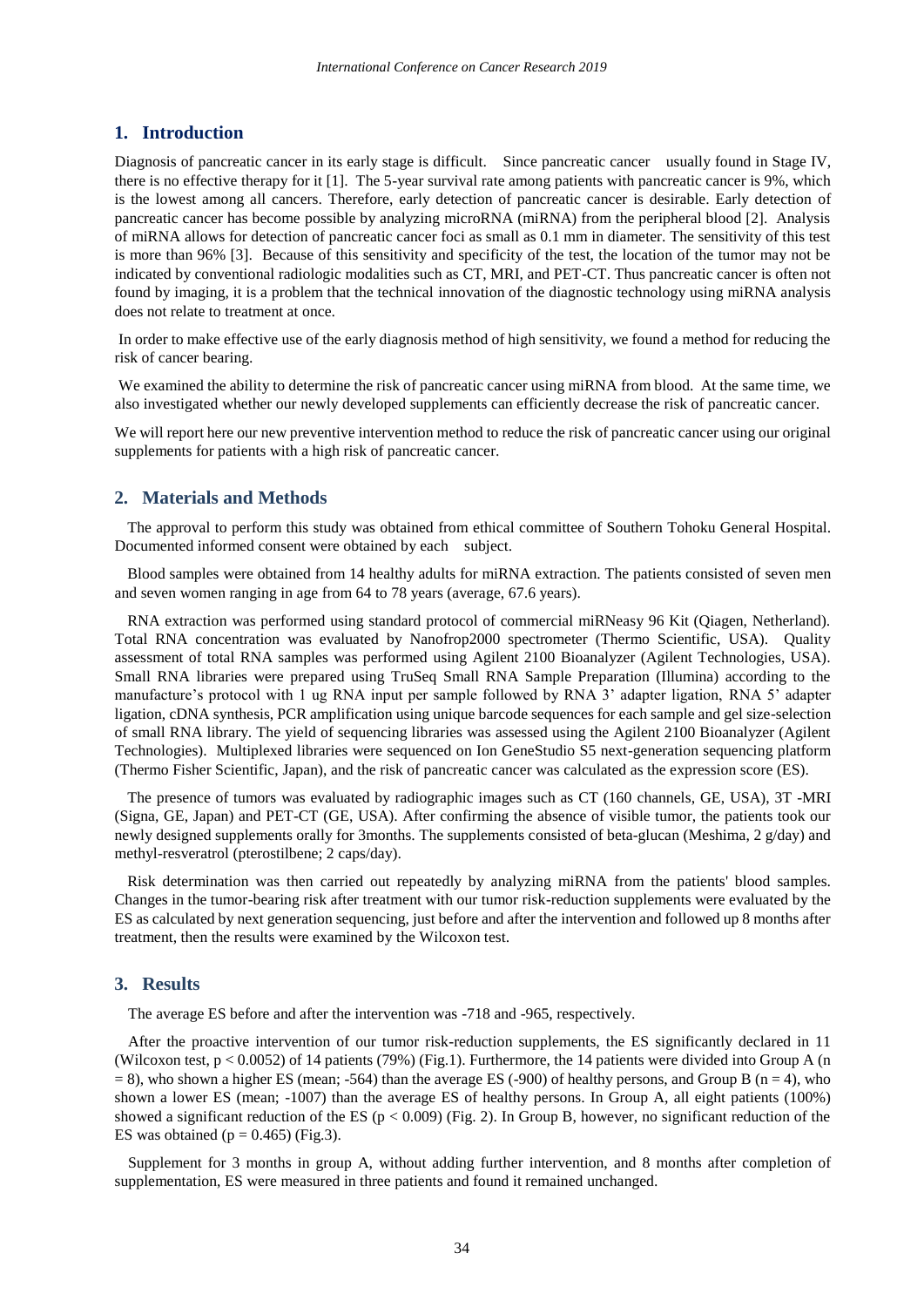*International Conference on Cancer Research 2019*





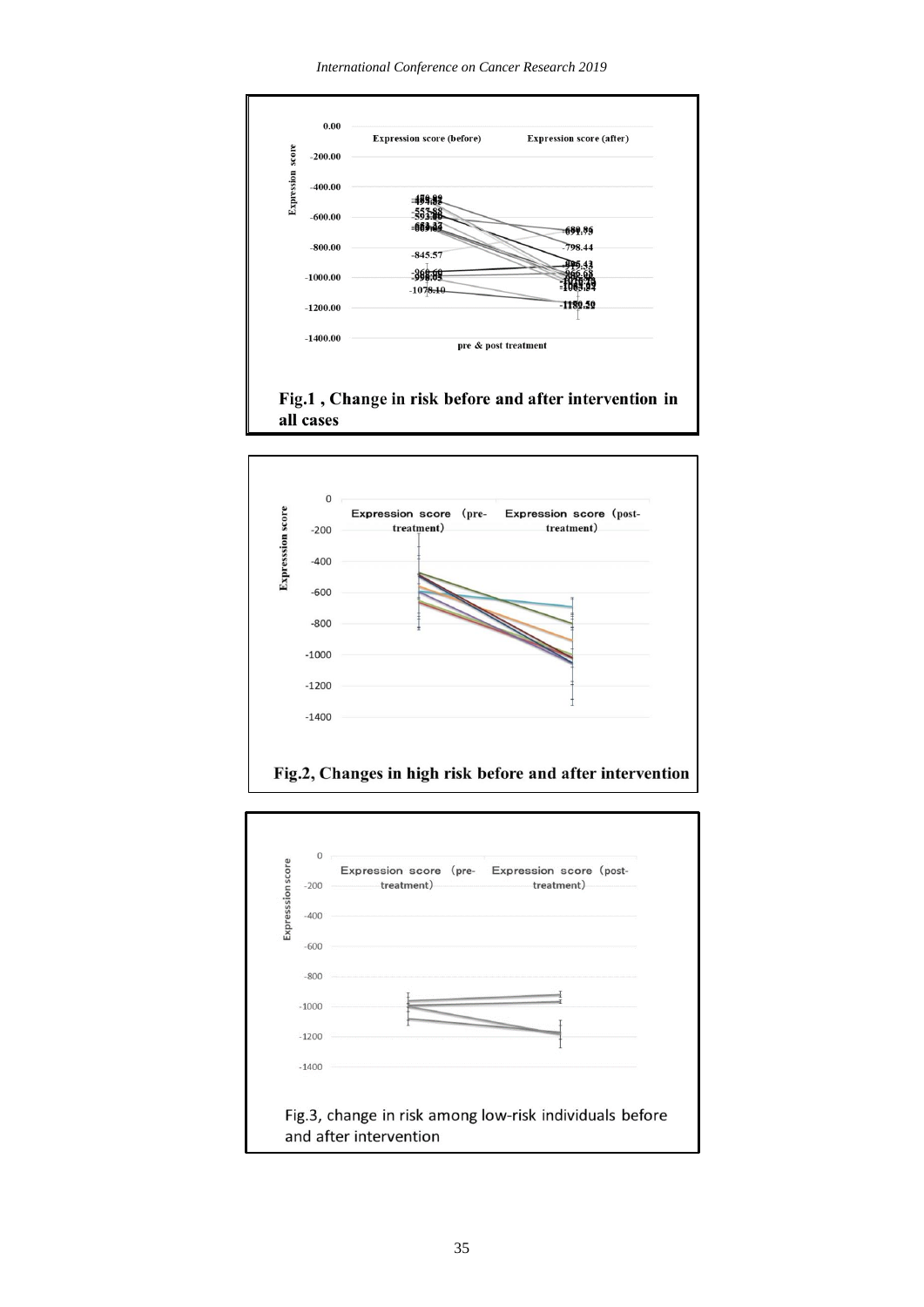# **4. Discussion**

Pancreatic cancer remains one of the most lethal malignant neoplasms that caused 432,242 new deaths in 2018 (GLOBOCAN 2018 estimates). Globally, 458,918 new cases of pancreatic cancer have been reported in 2018, and 355,317 new cases are estimated to occur until 2040. Despite advancements in the detection and management of pancreatic cancer, the 5-year survival rate still stands at 9% only [1].

Worldwide incidence and mortality rate of pancreatic cancer in both males and females increases with age, and almost 90% of all deaths occur after the age of 55 years [4]. Pancreatic cancer is very difficult to detect and is often very advanced at the time of detection, making it a deadly and frightening cancer. That's why finding pancreatic cancer as soon as possible is the most important point.

Tumor markers used to diagnose pancreatic cancer include CA 19 -9, CEA, Dupan -2, and Span -1. Some tumor markers are more likely to appear in certain organ cancers, but many are made in more than one organ. It can also be elevated in diseases other than cancer (false positive), so high tumor markers do not make a cancer diagnosis [5]. Also, tumor markers are often not elevated in early stage cancers and cannot be used for early diagnosis of pancreatic cancer.

Abdominal ultrasonography (so-called abdominal echo)" is a standard and most sensitive imaging examination that may detect pancreatic cancer [6]. Pancreatic cancer must be detected early, when the tumor is 2 centimeters or smaller, but data show that abdominal ultrasound has only a 0.003% chance of detecting pancreatic cancer early. That means it's very difficult to detect pancreatic cancer early in a standard physical examination. Therefore, there are currently no definite guidelines for effective screening for pancreatic cancer.

The miRNA diagnosis used in this study is epoch-making because it has high specificity and sensitivity and can detect early lesions as small as 0.1 mm**<sup>3</sup>** . However, diagnosis of pancreatic cancer with such sensitivity is difficult because the neuroradiological system and sensitivity do not catch up, and there is no other way than to closely follow patients. If the ES of the miRNA diagnosis is high, even if it is not visible in the image, the risk can be reduced by the supplement we devised, and if the lifestyle is not disturbed, the reduction in risk lasts more than 8 months.

Meshimas are mainly composed of P-glucan obtained from mushroom hyphae. P-glucan is known to activate natural killer T cells, T cells, B cells, and macrophages several times [7]. Pterostilbene also increases the activity of inhibitory miRNAs and exhibits anticancer effects [8]. Meshimakobu (1 pack/day) and pterostilbene (2 tablets/day) were taken after meals and continued for 3 months. After taking the drug for 3 months, a blood sample is taken, and risk is determined by miRNA.

Based on scientific evidence it is suggested that quitting smoking, drinking moderately, eating a balanced diet, physical activity, proper weight, and infection prevention are effective in preventing cancer. Those items are [1] related to daily life habits. By practicing the five health habits, we can lower the chance of getting cancer by our own efforts.

In conclusion, the paradigm of preventive medicine in the future is to use miRNA diagnostics to identify disease risk and, if there is no visible cancer, to take our cancer-reducing supplement for 3 months. After confirming that the cancer risk has decreased, it may be important to observe the five lifestyle behaviors such as quitting smoking, drinking moderately, eating a balanced diet, physical activity, and keep proper weight, and to protect your body so that the cancer risk does not rise again. This is what preemptive medicine should be and is a goal.

# **5. Conclusion**

For patients at high risk of pancreatic cancer (e. g., those with a high ES), we found it possible to efficiently reduce the ES by means of our newly designed supplies. The risk reduction effect lasted at least eight months. This treatment represents effective practice of preemptive medicine.

## **6. References**

[1] [Rawla P,](https://www.ncbi.nlm.nih.gov/pubmed/?term=Rawla%20P%5BAuthor%5D&cauthor=true&cauthor_uid=30834048) [Sunkara T,](https://www.ncbi.nlm.nih.gov/pubmed/?term=Sunkara%20T%5BAuthor%5D&cauthor=true&cauthor_uid=30834048) [Gaduputi V.](https://www.ncbi.nlm.nih.gov/pubmed/?term=Gaduputi%20V%5BAuthor%5D&cauthor=true&cauthor_uid=30834048) (2019). Epidemiology of Pancreatic Cancer: Global Trends, Etiology and Risk Factors.

[World J Oncol.](https://www.ncbi.nlm.nih.gov/pubmed/30834048) Feb;10(1):10-27. doi: 10.14740/wjon1166. Epub 2019 Feb 26.

[2] Singh PK, Brand RE, Mehla K. (2012) MicroRNAs in pancreatic cancer metabolism. Nat Rev Gastroenterol Hepatol. 9:334- 344.

[3] Tahara H. (2018) Risk assessment of age-associated disease using telomere and microRNA technologies. Rinsho Ketsueki. 59:1880-1885. doi:10.11406/rinketsu.59.1880.

[4] Bray F, Ferlay J, Soerjomataram I, Siegel RL, Torre LA, Jemal A. (2018) Global cancer statistics 2018: GLOBOCAN estimates of incidence and mortality worldwide for 36 cancers in 185 countries. CA Cancer J Clin.;68(6):394424.